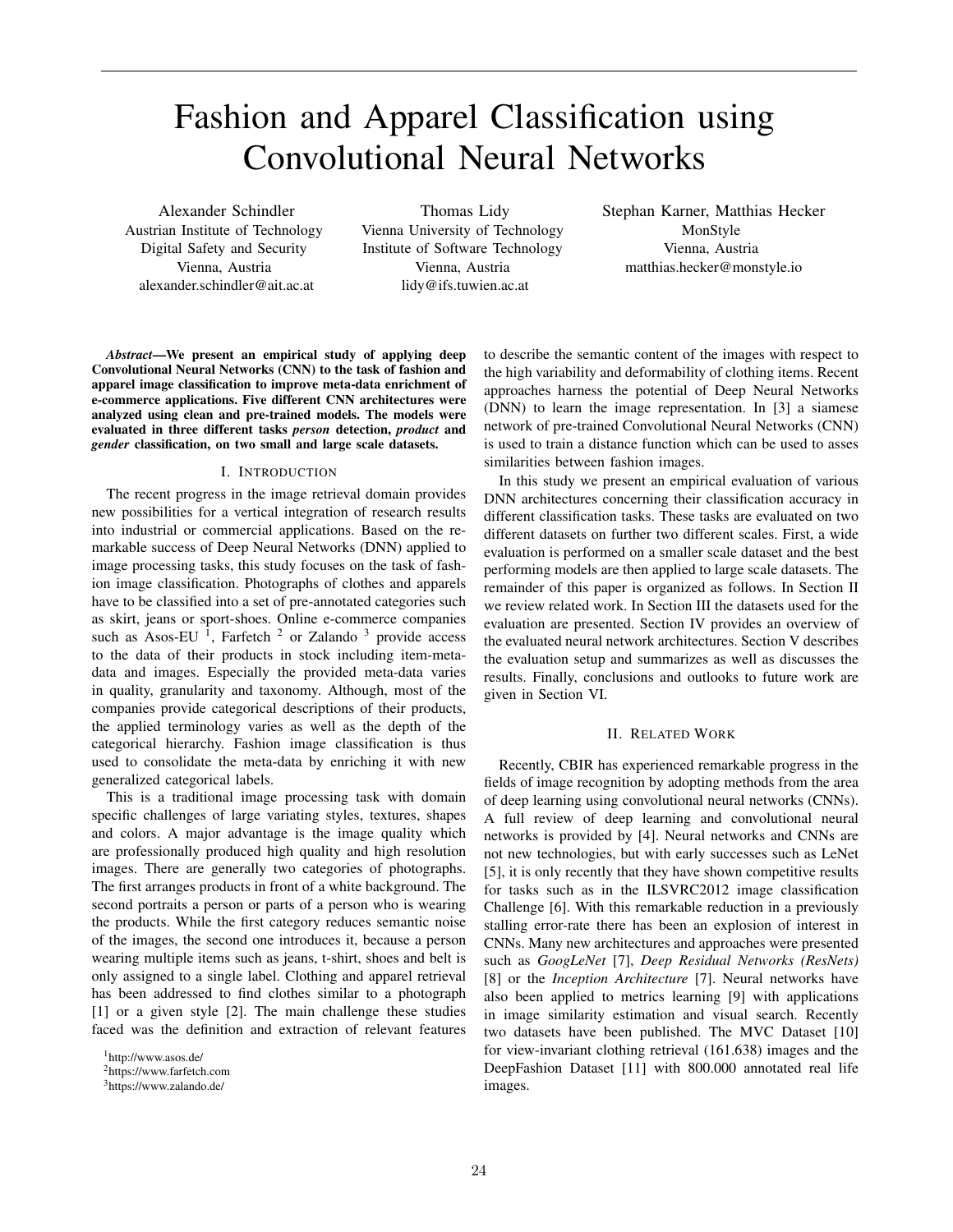

Fig. 1. Fashion categories hierarchy.

### III. DATA

The data provided was retrieved from online e-commerce companies such as Asos-EU, Farfetch or Zalando.

Person: The persons dataset consists of 7833 images and the corresponding ground truth assignments. 5.669 images are labeled as *Person* and 2.164 images are labeled as *Products*.

Products: The product dataset consists of 234.884 images and their corresponding ground-truth assignments. These images belong to 39.474 products where each product is described by 5,95 images on average. Ground-truth labels are provided for categories category, gender and age. All labels, including age, are provided on a categorical scale. The provided ground-truth assignments consists of 43 classes for the category attribute. These categories are based on a hirarchical taxonnomy. The hirarchy for the provided dataset is depicted in Figure 1. Its largest class *SPORTS SHOES* contains 66.439 images (10.807 products) and its smallest class *JUMPSUITS* 6 images (1 product). To facilitate more rapid experimentation, the provided dataset was sub-sampled to approximately 10% of its initial size. Further, due to the class imbalance of the provided category labels, an artificial threshold has been applied to the class sizes of the assignments. All classes with less than 100 images have been skipped. The remaining classes have been sub-sampled to a 10% subset. The sub-sampling adhered to further restriction. First, stratification was used to ensure that the frequency distribution of class labels in the subsample corresponds to that of the original one. Second, subsampling was performed on product-level. This ensured the consistency of product-images and that there are no products with only one image. Finally, sub-sampling of a class was stopped when a minimum of 100 images was reached. This resulted in a subset of 23.305 instances, ranging from 5.659 images for *SPORTS SHOES* (922 products) and 103 images for *STRAIGHT LEG TROUSERS* (19 products).

#### IV. DEEP NEURAL NETWORK MODELS

In this study we compared five different DNN architectures which varied in depth and number of trainable parameters, including three winning contributions to the ImageNet Large Scale Visual Recognition Challenge (ILSVRC) [12] and two compact custom CNNs with fewer trainable parameters. The following architectures were evaluated:

Vgg16 and Vgg19: very deep convolutional neural networks (VGGnet) [13] with 16/19 layers and 47/60 million trainable parameters, reaching an ILSVRC top-5 error rate of 6.8%.

InceptionV3: high performance network at a relatively modest computational cost [7] with 25 million trainable parameters reaching an ILSVRC top-5 error rate of 5.6%.

Custom CNN and Vgg-like: compact convolutional neural network with only 10 million trainable parameters.

The models were implemented in Python 2.7 using the keras<sup>4</sup> Deep Learning library on top of the Theano<sup>5</sup> backend.

# V. EVALUATION

The Convolutional Neural Networks were evaluated towards their classification accuracies in the tasks of differentiating *persons from products* as well as classifying product images according their product *category* and *gender*. We performed three-fold cross-evaluation and calculated the accuracies on a per-image and a per-product scale. To calculate the per-product

<sup>4</sup>https://github.com/fchollet/keras <sup>5</sup>https://github.com/Theano/Theano



Fig. 2. Examples predictions of the *person detector*. Prediction was realized as binary classification. Values above a values of 0.5 are classified as *persons* and values below as *products*. Images in the first line thus represent images predicted as *persons* with high confidence.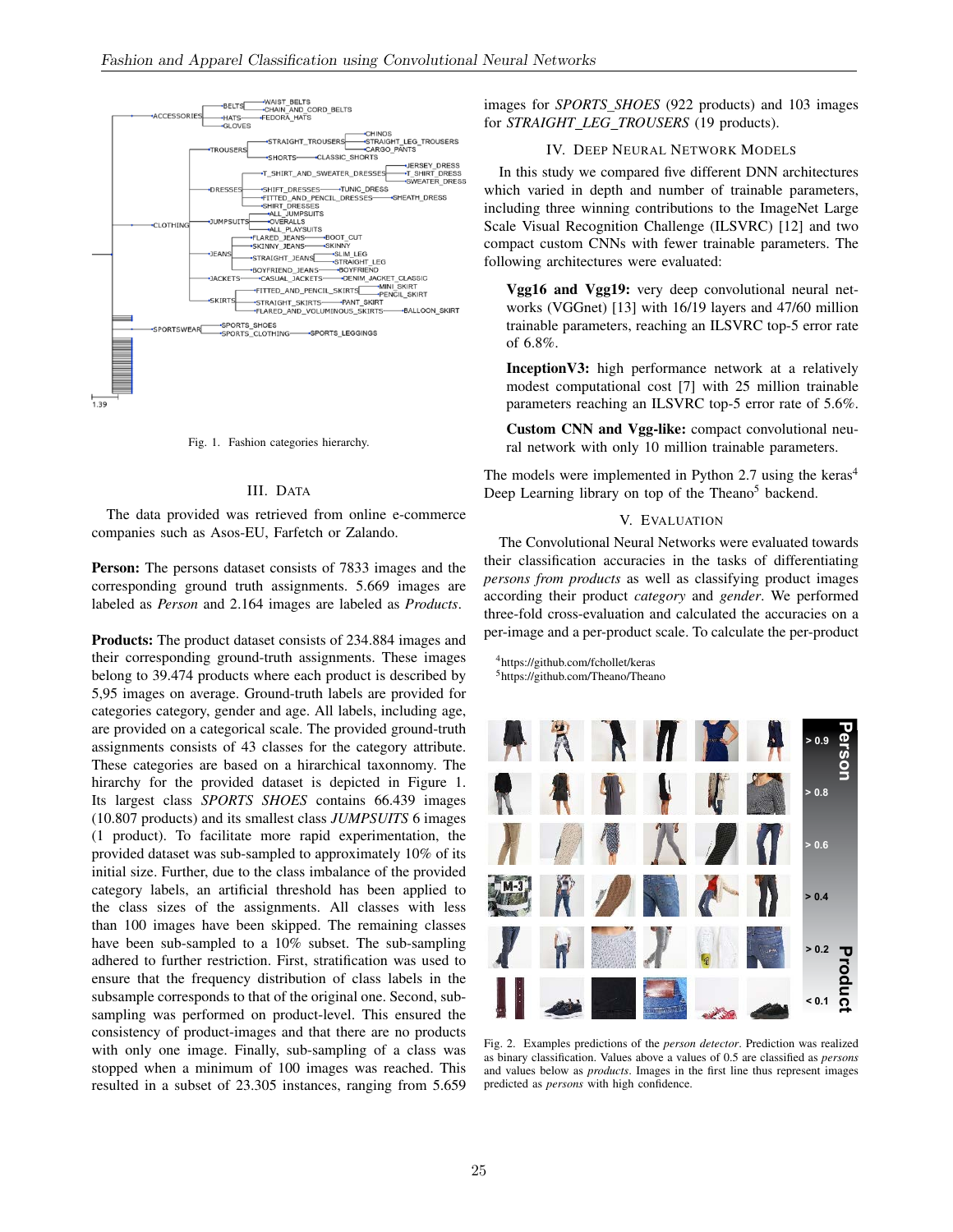

Fig. 3. Prediction accuracies on a per-image level for the best performing model - a fine-tuned *InceptionV3* on the 234K dataset.

accuracy the cumulative maximum of all predicted product images was taken into account.

## *A. Detecting Persons*

Person detection was introduced based on the observation that products are presented in two general types. First, there are images of products placed in front of a white background or table. The other type of images are worn products. Because persons on these images are wearing more than one product such as trousers, shirts, shoes and belts, it is hard for a classifier to learn the right boundaries. Thus, the intention was to train a person detector and to either filter person images, or to use this additional information as input for further models.

We applied a custom VGG-like CNN with three layers of batch-normalized stacked convolution layers with 32, 64 and 64 3x3 filters and a 256 units fully connected layer with 0.5 dropout. We realized this task as a binary classification problem by using a sigmoid activation function for the output layer. Predictions greater or equal 0.5 were classified as persons. This approach already provided an accuracy of 91.07% on the *person* dataset. Figure 2 shows example images of the person detection model. Images on the bottom row were predicted with values below 0.1 and are thus categorized as *products*, whereas images in the top-row are considered to be *persons*.

#### *B. Product Classification*

The product classification experiments were conducted using the different CNN architectures presented in Section IV on two different scales. First, a broad evaluation was performed on the small-scale subset of 23.305 images. Then, the best performing models were evaluated on the large scale 234.408 images dataset. All models, except those where explicitly mentioned, were trained using image data augmentation, including horizontal flipping of the image, shifting it by 25% in height and width as well as a 25% zoom range.

*1) Train from scratch or Fine-tune:* This part of the evaluation deals with the question of whether to train a model from scratch or to fine-tune a pre-trained model. The availability of a large collection of high quality images and a relative small number of classes suggests that models can be effectively fitted according the specific domain.

The results presented in Table I show that pre-trained models outperform clean models that have been specifically trained from scratch using only the images of the fashion image collection. Additionally, we evaluated the two different types of applying pre-trained models: a) resetting and training only the top fully connected layers while keeping all other parameters fixed, and b) continued fitting of all parameters on the new data - which is also referred to as fine-tuning. In either way the 1000 unit output layer of the pre-trained models had to be replaced with a 30 units layer representing the 30 product categories.The results of the evaluation show that finetuning outperforms the fitting of clean fully connected layers by 5.9% (VGG16) to 7.9% (InceptionV3). The smaller custom models did provide an advantage concerning processing time of fitting and applying the model, but their accuracy results differ by 16.1% to the top performing fine-tuned model.

Figure 3 shows the prediction accuracy per class for the best model (fine-tuned IncepionV3) on the 234.408 images dataset. The most reliably predicted classes are *SPORT SHOES*, *STRAIGHT LEG TROUSERS* and *BELTS*, the least reliable classes are *STRAIGHT JEANS*, *JEANS* and *SKINNY JEANS*. These results indicate the problem of different granularity within the provided ground-truth assignments. Root- and leaf-



Fig. 4. Confusion matrix on a per-image level for the best performing model - a fine-tuned *InceptionV3* on the 234K dataset. The vertical axis represents the annotated category, the horizontal the prediction.